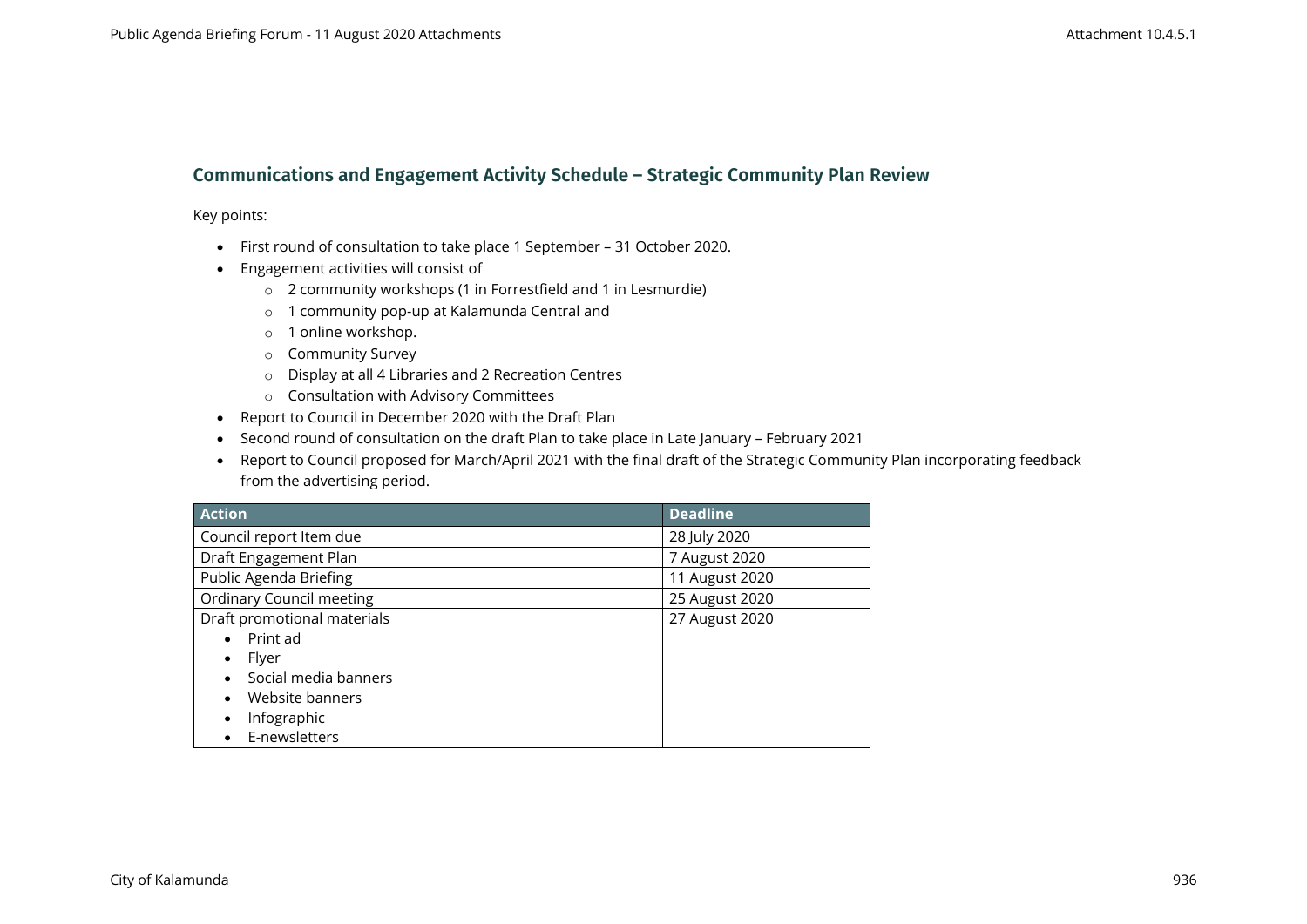| <b>Action</b>                                                           | <b>Deadline</b>       |
|-------------------------------------------------------------------------|-----------------------|
| Media release<br>Stakeholder letters (sporting & community groups)      |                       |
| Resident letter invite (random sample)<br><b>Councillor invitations</b> |                       |
| Project live                                                            | 1 September 2020      |
| Engage page live                                                        |                       |
| Publish media release                                                   |                       |
| Surveys/flyers sent to all locations                                    |                       |
| Display set up at all 4 Libraries and 2 Recreation Centres              |                       |
| Facebook & Instagram 1                                                  | 1 September 2020      |
| LinkedIn 1                                                              | 2 September 2020      |
| Print Ad 1                                                              | 4 September 2020      |
| Presentation and feedback from City of Kalamunda Advisory               | September and October |
| Committees                                                              | 2020                  |
| Community pop-up - Kalamunda                                            | 16 September 2020     |
| Smoothie bike                                                           |                       |
| Facebook & Instagram 2                                                  | 20 September 2020     |
| Community Workshop 1                                                    | 23 September 2020     |
| Print Ad 2                                                              | 2 October 2020        |
| Facebook & Instagram 3                                                  | 11 October 2020       |
| <b>Community Workshop 2</b>                                             | 14 October 2020       |
| <b>Online Community Workshop</b>                                        | 23 October 2020       |
| Facebook & Instagram - Last chance to comment                           | 26 October 2020       |
| Online feedback closes                                                  | 31 October 2020       |
| Thank you messages - all platforms                                      | 31 October 2020       |
| Collate data - hard copies, engage surveys and written                  | 5 November 2020       |
| submissions                                                             |                       |
| <b>Engagement Summary report</b>                                        | 13 November 2020      |